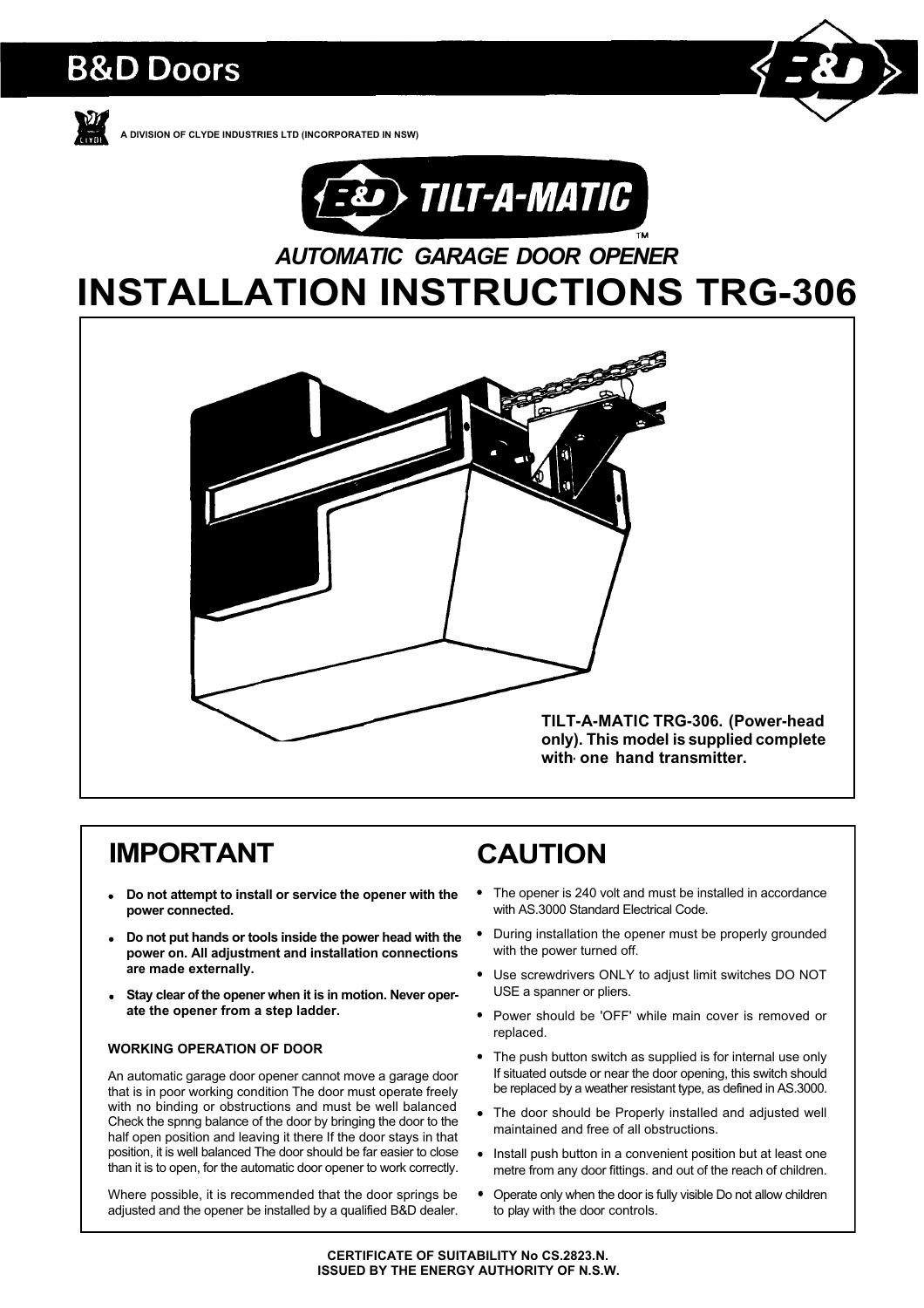# **INSTALLATION OF OPENER TO DOOR**







## **STEP BEFORE STARTING INSTALLATION:**

Determine which type of garage door you have.

#### **EACH OF THE DIAGRAMS DESCRIBE AN IDEAL SITUATION, AND ARE DRAWN TO SCALE.**

It is suggested at all times, that installation be carried out by a qualified B&D dealer This is particularly important in situations of low or no headroom clearance. (Figs 1 ,1A,2)

**SPECIAL NOTE:** Installation to Jamb-Type fittings:

- (i) Use straight connector arm. Do not use curved door arm (Also applicable for installation to track-type fittings.)
- (ii) Shorten drive tube to 1860mm. (Length of track from head of door to front of drive unit chassis will be 1760mm.)
- (iii) Where headroom allows, maximum headroom adjustment (Refer Tilt-A-Dor 150J, 175J, 200J installation instruction sheet)

## **IMPORTANT**

(iv) Locate the push button at least ONE METRE from the door fittings.

**NOTE:** Tilt-A-Dor and Panelift doors over 2200mm in height will require an extension kit and a longer tube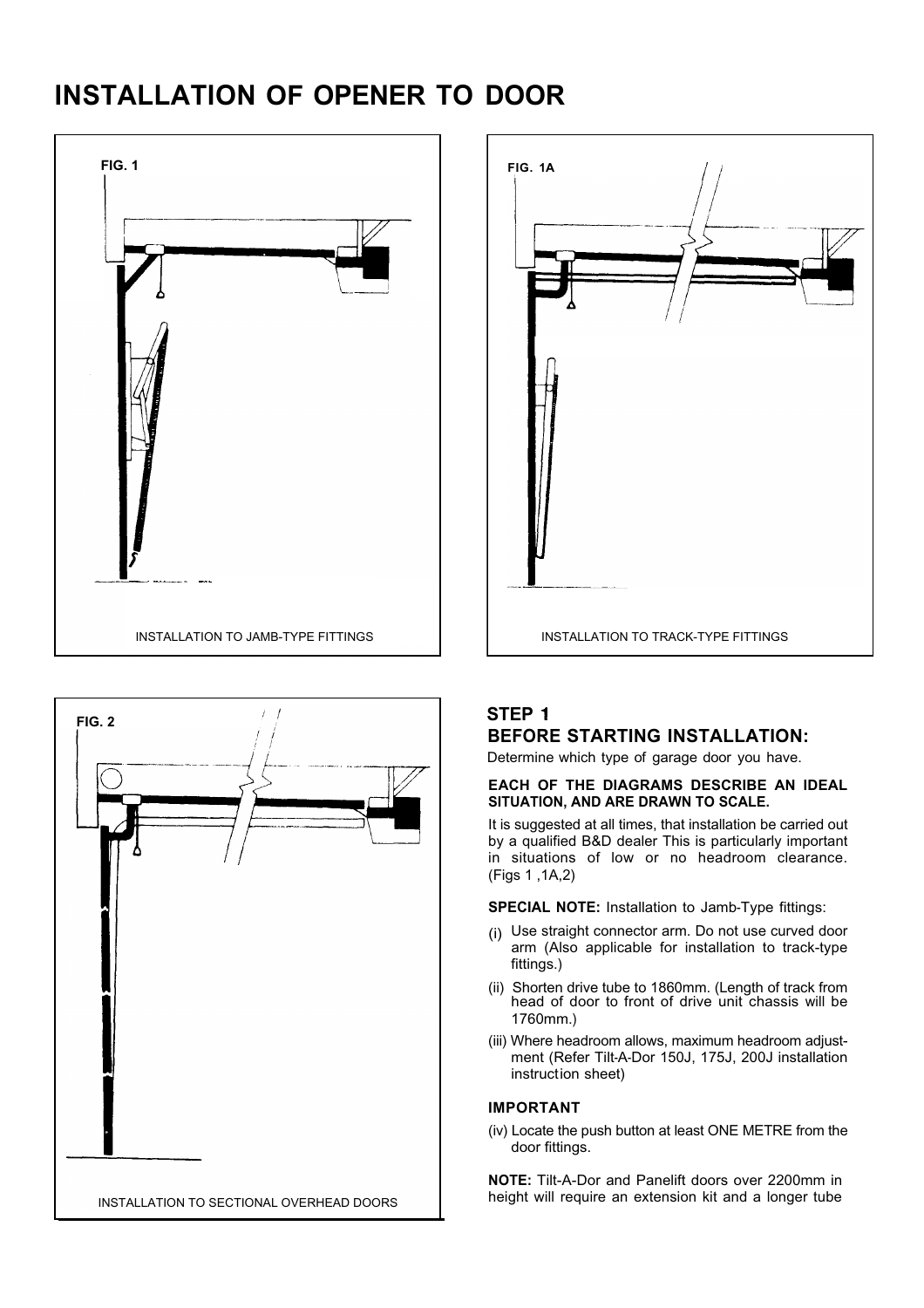# **INSTALLATION OF CHAIN**

## **STEP 2**

**STEP 3**

(Fig.1)

sprockets.

around the return sprocket.

as illustrated. (Fig.6)

for the sake of clarity.

indicated in the diagram. (Fig.4)

Remove the sprocket cover (Fig.3) and position the trolley on the drive tube as illustrated (Fig.4).

**NOTE:** if the opener is to be applied to Jamb-Type Tilt-A-Dor fittings, refer instructions before proceeding.

Roll out the chain assembly carefully to prevent tangling. Connect the trolley release rod to the connecting link through the drive trolley, but do not tighten. (Fig.5) Wrap the chain around the idler and drive sprockets on the drive unit ensuring the chain engages the teeth on both

Extend the chain along the other side of the tube and

Ensure the trolley has not moved from the point as

Now install the connecting link to the trolley release rod

**NOTE:** During the assembly the trolley release rod **is** actually engaged in the trolley. It is shown here removed

# **FIG. 3**







## **STEP 4**

Tension the chain by turning the adjusting nut. Hold the trolley release rod and the connecting link to prevent from turning. (Fig.6)

The tension should be correct whan the chain has a sag of between 6mm and 12mm. (Fig.5)

Tighten locknut against connecting link, to lock adjustment into place. (Fig.6)

**NOTE:** The chain and its supporting equipment may stretch after a period of time. The chain should be retightened after the first three months' use, and thereafter every two years.

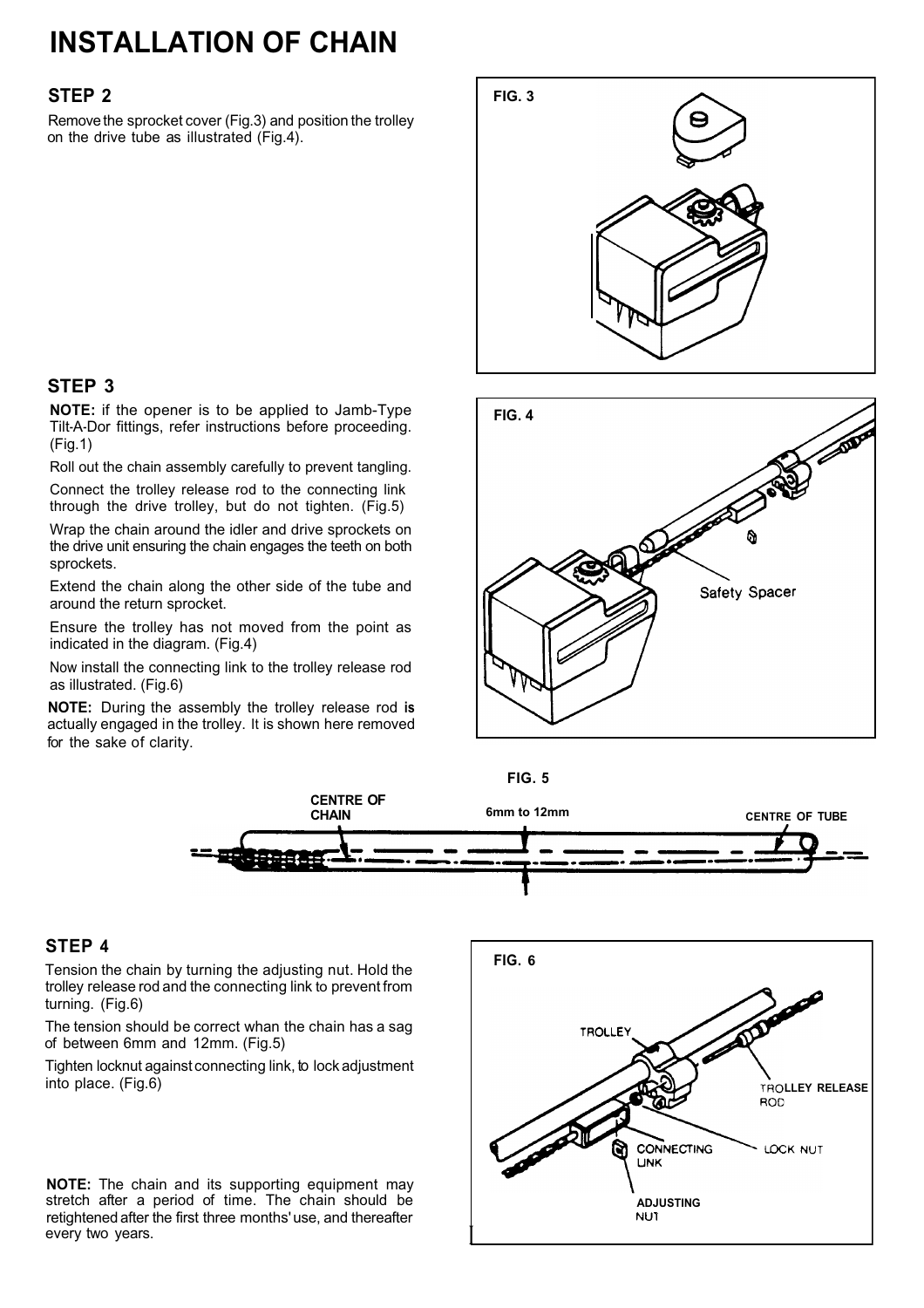# **MOUNTING WALL BRACKET AND DRIVE UNIT**

## **STEP 5**

**NOTE:** Most of the force applied by the opener while lifting and lowering the door is concentrated at the header bracket. It must be fixed to a beam or rigid support member

Determine the centre of the door and mark this point on both the head of the opening and the top of the door.

## **STEP 6**

**NOTE:** Refer to Step 1 to determine make and model of garage door.

Lift the door and find the highest point of travel of the top of the door.

Using a level, transfer this height to the head above the door. (Fig.7)

## **STEP 7**

Place the bottom of the wall bracket at the height indicated in Step 6 and drill two 6mm pilot holes for the coach screws (Fig 8)

The wall bracket may be mounted higher if required to avoid obstructions or overhead torsion springs.

The powerhead will also have to be elevated in this cast?

Attach return pulley assembly to wall bracket with 90mm clevis pin and clip.

## **STEP 8**

Raisethe powerhead and support on a step ladder. Raise the door to the open position.

Line the drive tube with the point market at the top of the door. Exact alignment is essential.

To **secure** the opener. IT IS IMPERATIVE THAT THE POWERHEAD BE BRACED IN THE MANNER SHOWN AT RIGHT. (Fig.9)





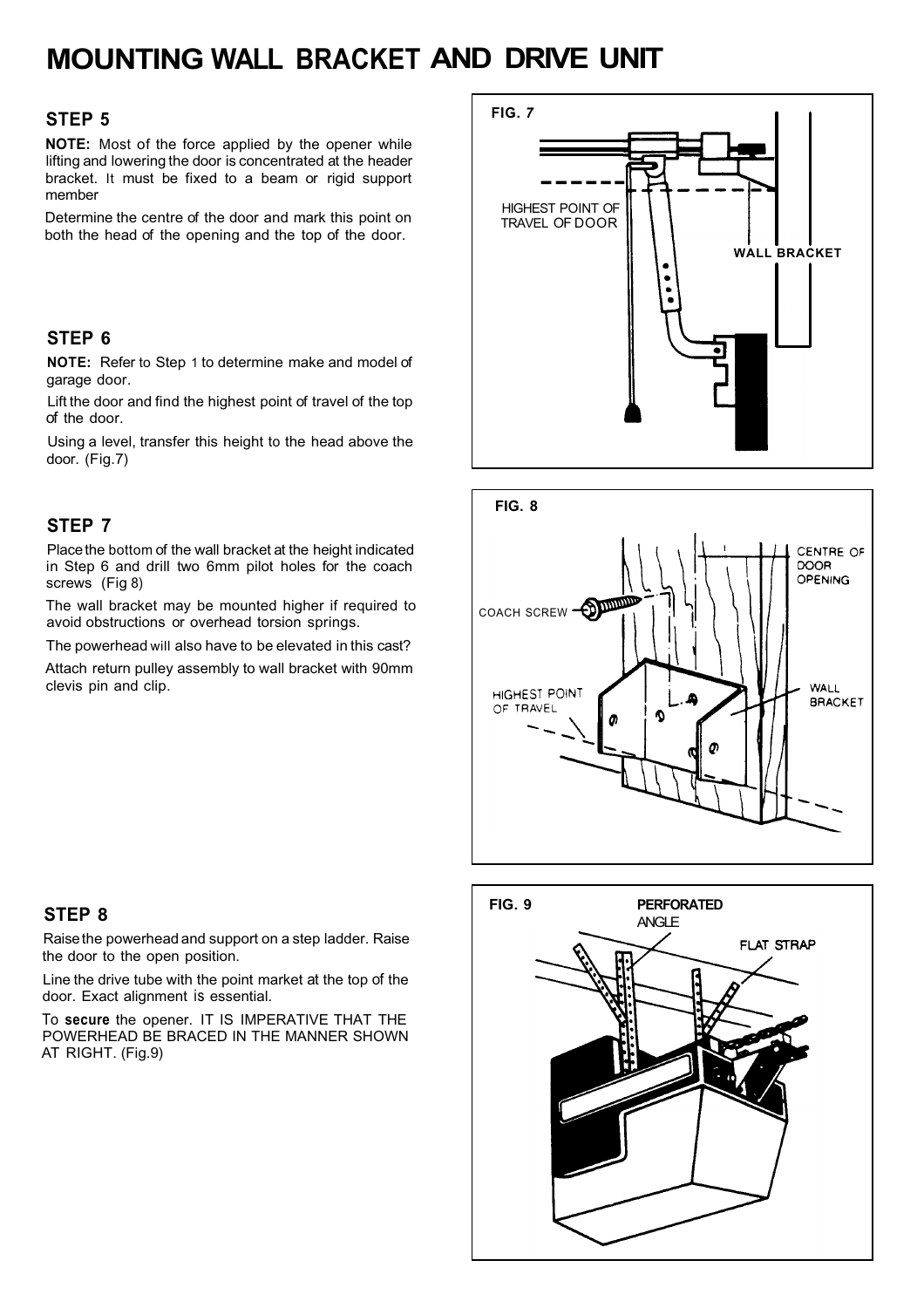# **ADJUSTMENT LIMITS**

## **STEP 9**

NOTE: This step is to be completed before light diffuser installed.

Adjust the door travel limits:

Raise the door manually until the trolley passes over the trolley release rod and engages. Now plug the unit into a grounded three prong outlet.

The limit screw adjusts where the door stops after travelling either up or down. The upper screw adjusts how far the door opens and the lowe screw adjusts the closed position. (Fig. 10)

## **STEP 10**

Operate the push button to send the unit to the upper limit. Adjust the upper knob to open the door properly. To raise the door, turn the upper screw to the left. One full turn of the screw is about eleven inches of travel at the door. Operate the push button to start the door in motion. The door will start travelling downward so push the button again to stop and once more to send the door up to the new limit setting. Readjust the limit and repeat the procedure as necessary.

The down limit is adjusted the same way as the up limit. Turn the lower screw to the right to lower the closing position of the door. (Fig.11)

# **SAFETY SYSTEM**

## **STEP 11**

## **Safety system:**

The opener is equipped with an instant-reversing safety mechanism. Should the door contact an obstruction in its downward travel, it will automatically reverse direction and travel to the open position. The amount of force required to make the door reversein its down direction is adjustable by turning the screw on the front of the opener. (Fig.12)

Check the safety system by manually holding the door back about midway in its downward travel. With only moderate pressure, the door should reverse. Turn the adjusting screw clockwise a turn a a time to decrease the force until the reversing action is correct. If the safety is set too sensitively, the door may not complete its downward travel. If the door starts down and reverses by itself, turn the adjustment screw counter clockwise to reduce sensitivity.





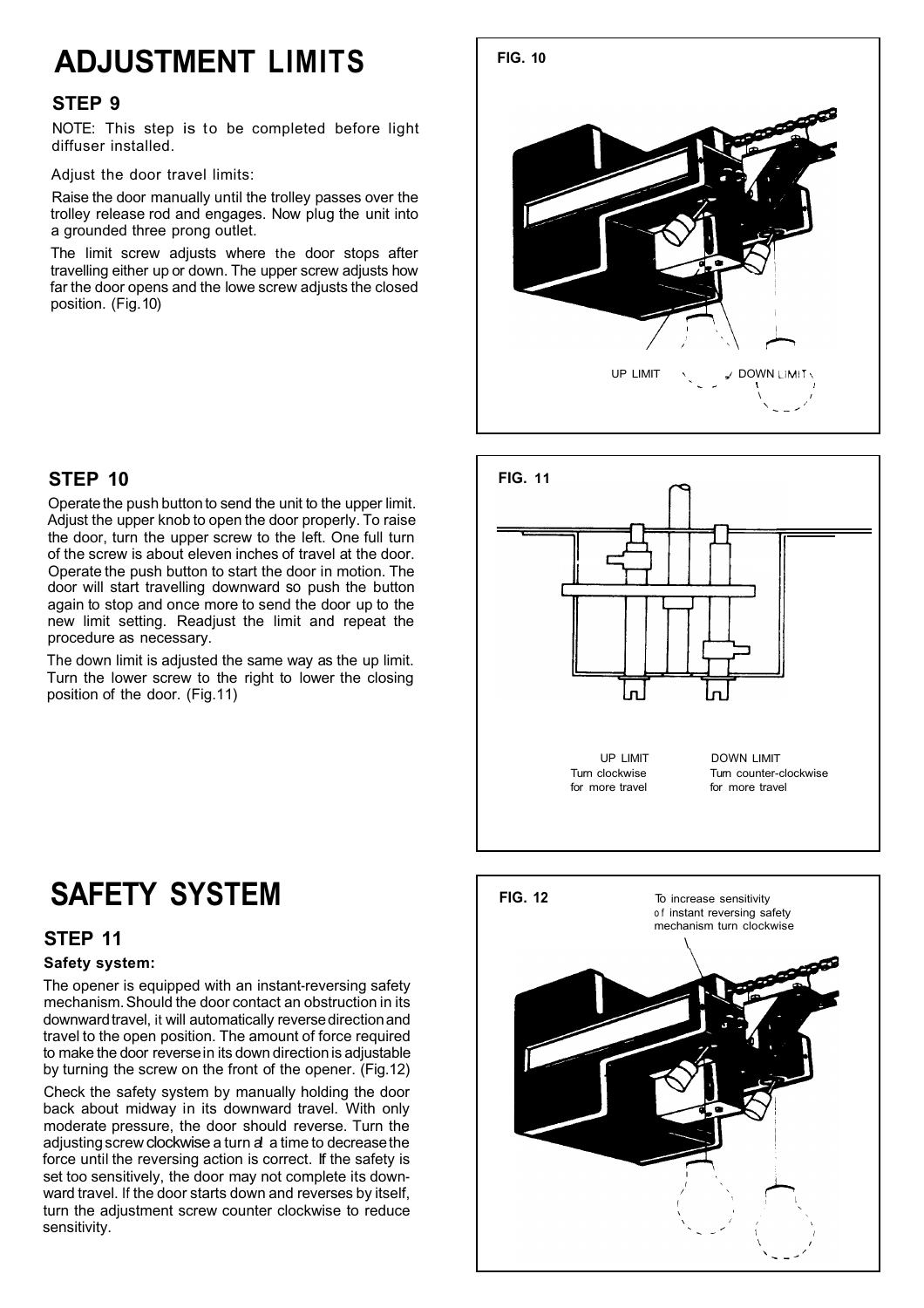# **PARTS LIST - DRIVE UNIT ASSEMBLY**

| <b>ITEM</b>    | PART NO.          | <b>DESCRIPTION</b>        |
|----------------|-------------------|---------------------------|
| 1              | N1002             | <b>SCREW</b>              |
| $\overline{2}$ | P2008             | SPROCKET COVER            |
| 3              |                   | TUBE DRIVE STD 2-755      |
| 4              | P <sub>2014</sub> | PULLEY WHEEL              |
| 5              | N7022             | <b>RIVET SEMI-TUBULAR</b> |
| 6              | S1014             | TURE BRACKET              |
| 7              | S <sub>1026</sub> | <b>RETURN BRACKET</b>     |
| 8              | N0047             | CLEVIS PIN CLIP           |
| 9              | S <sub>1001</sub> | HEADER BRACKET            |
| 10             | N0046             | CI FVIS PIN               |
| 11             | A4007             | CHAIN449 IINK             |
| 12             | N0036             | MACHINE SCREW             |
| 13             | N0043             | <b>WASHER</b>             |
| 14             | N0041             | SQUARE NUT                |
| 15             | N0039             | HFX NUT                   |
| 16             | P4015             | <b>TROLLEY ASSEMBLY</b>   |
| 17             | N <sub>0045</sub> | CI FVIS PIN               |
| 18             | P0035             | DISENGAGE PULL KNOB       |
| 19             | P2005             | <b>TROLLEYSTOP</b>        |
| 20             | S 1003            | DOOR BRACKET              |
| 21             | S1008             | I ARM                     |
| 22             | S <sub>1007</sub> | DOOR ARM                  |
| 23             | A0027             | <b>WELL NUT</b>           |
| 24             | P3032             | TROLLEY RELEASE ROD       |
| 25             | S3009             | CHAIN CONNECTOR           |
| 26             | S1028             | ROD CHAIN CONNECTOR       |



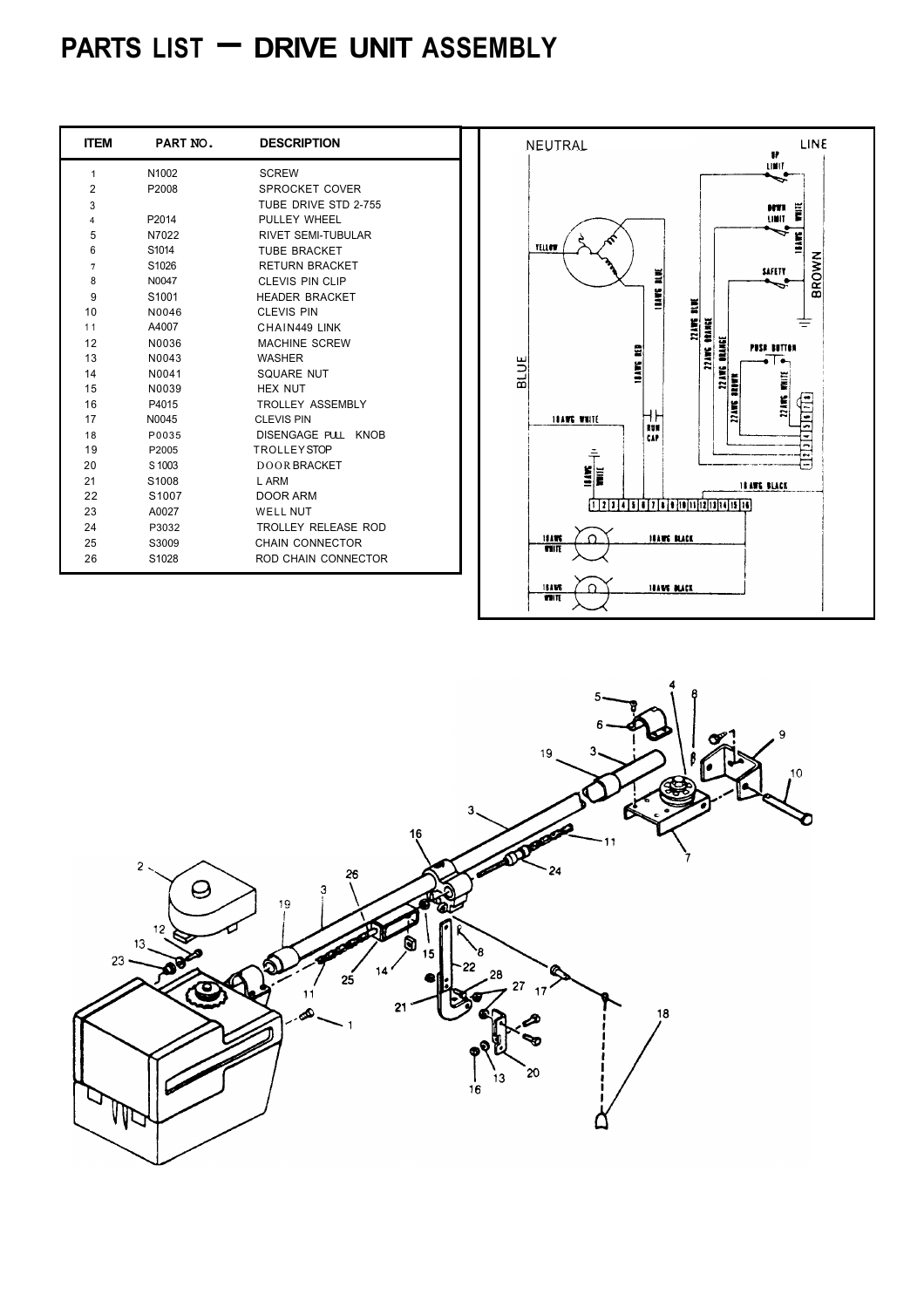# **PARTS LIST - POWERHEAD**

| <b>ITEM</b> | PART NO.              | DESCRIPTION                       |
|-------------|-----------------------|-----------------------------------|
| 1           | P2008                 | SPROCKET COVER                    |
| 2           | N1002                 | <b>SCREW</b>                      |
| 3           | C <sub>2002</sub>     | SHAFT - CROSS                     |
| 4           | N6010                 | <b>SNAP RING</b>                  |
| 5           | N5011                 | WASHER I.D 19MM                   |
| 6           | W1001                 | POWER CORD                        |
| 7           | P1004                 | STRAIN RELIEF BUSHING             |
| 8           | <b>N5006</b>          | <b>WAVE SPRING WASHER</b>         |
| 9           | E2006                 | <b>TERMINAL BLOCK</b>             |
| 10          | P1061                 | <b>BUSHING</b>                    |
| 11          | C1001                 | <b>SPROCKET</b>                   |
| 12          | S2011                 | SIDE COVER LH                     |
| 13          | S2011                 | SIDE COVER RH                     |
| 14          | N3001                 | ADJUSTING SCREW                   |
| 15          | A5002                 | <b>SAFETY SPRING</b>              |
| 16          | P2003                 | DOWN SAFETY SWITH MOUNT           |
| 18          | N6017                 | E RING                            |
| 19          | E3003                 | <b>SAFETY WITCH</b>               |
| 20          | W2003                 | <b>WIRING HARNESS</b>             |
| 21          | E4004                 | ONE PIECE PC BOARD                |
| 22          | N9016                 | LIMIT ADJUSTING SCREW             |
| 23          | <b>S1012</b>          | COVER FOR LIMIT SWITCH            |
| 24          | P3013                 | <b>LIMIT SWITCH</b>               |
| 25          | E1001                 | <b>CAPACITOR</b>                  |
| 26          | S1004                 | <b>CAPACITOR CLIP</b>             |
| 27          | P1062                 | <b>SNAP BUSHING</b>               |
| 28          | E2002                 | LIGHT SOCKET                      |
| 29          | A2003                 | MOTOR SHAFT BUSHING               |
| 30          | A5008                 | <b>MOTOR SHAFT SPRING</b>         |
| 31          | P2011<br><b>NB014</b> | <b>SPRING HOLDER</b>              |
| 32          | C1004                 | <b>THRUST BEARING</b>             |
| 33<br>34    | P2012                 | <b>WORM</b><br>DOWN SPRING HOLDER |
| 35          | N5020                 | WASHER ID 12 7MM                  |
| 36          | A1009                 | WOODRUFF KEY                      |
| 37          |                       | <b>MOTOR</b>                      |
| 38          | M1001<br>S3006        | <b>MAIN COVER</b>                 |
| 39          | <b>N5007</b>          | WAVE SPRING WASHER                |
| 40          | A2004                 | UP CROSS SHAFT BUSHING            |
| 41          |                       | WORM GEAR                         |
| 42          | P2010                 | LOWER CROSS SHAFT BUSHING         |
| 43          | A2005<br>P2009        | LAMP DOME                         |
|             |                       |                                   |



## T 8310 TAM TX 303 SINGLE CHANNEL T 8311 TAM TX 303 TWO CHANNEL

 $\Theta$ 

 $28$ 

 $^{24}$ 

 $29$ 

43

12

 $26$ 

ЗÇ  $\frac{1}{26}$ 

∖⊝

38

ره<br>په کال